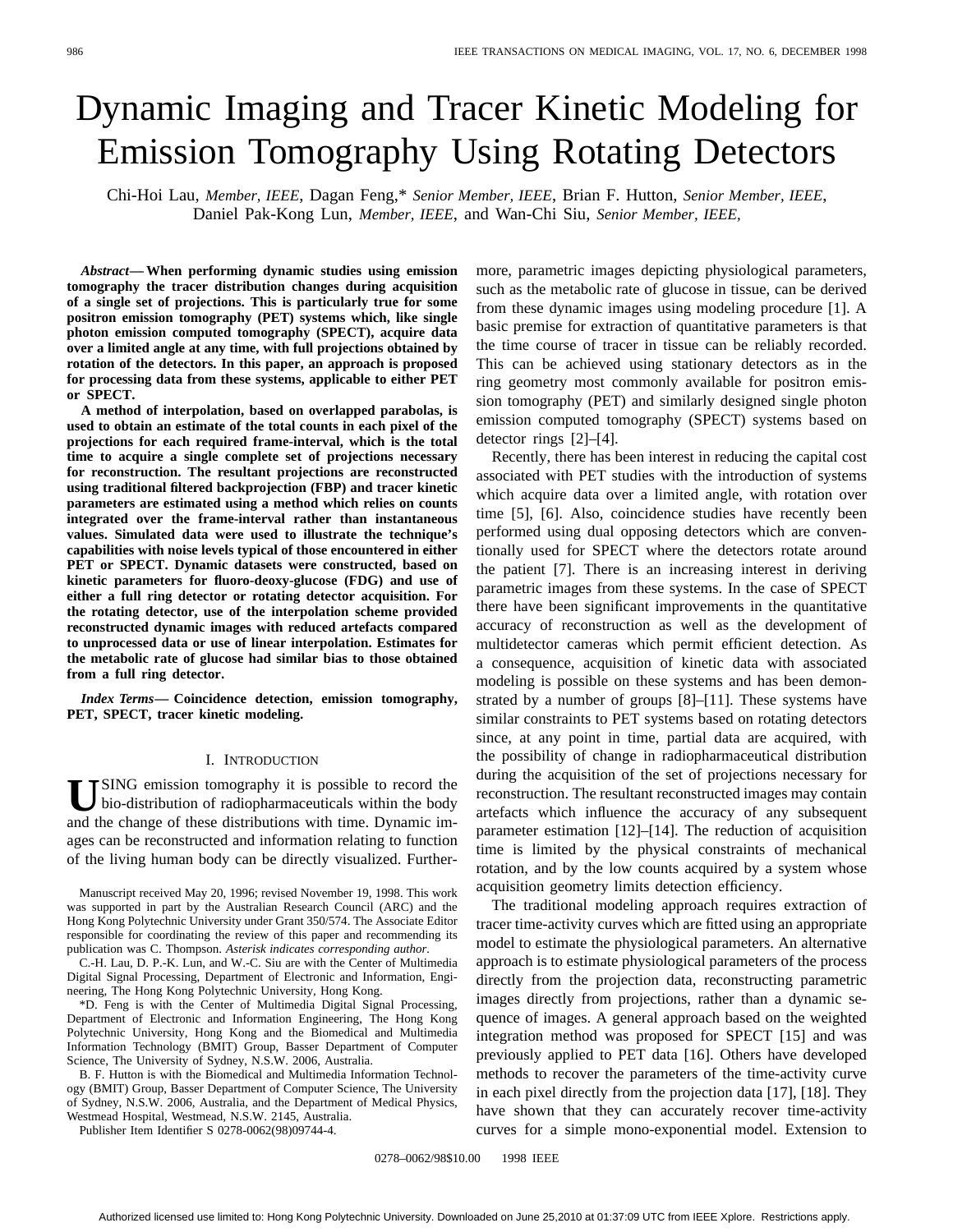more complex models may be feasible, although the solution is likely to be computationally demanding.

In this paper, we propose an approach for estimating the kinetic parameters from dynamic studies recorded by rotating detector systems, either single or multidetector SPECT or certain PET or coincidence detection systems. The method involves interpolation across projections so as to provide an improved estimate of the projections, closer to that obtained for a stationary detector system. This interpolation process is applicable either to estimation of parameters directly from projections or to solutions involving conventional reconstruction prior to kinetic modeling. In our case the interpolated projections are reconstructed using the conventional filtered backprojection (FBP) algorithm and the kinetic parameters are estimated using a modified weighted least squares cost function. The proposed method is based on several previously validated techniques which, in combination, provide a relatively simple and computationally efficient solution. To evaluate performance, we use the  $\lceil {^{18}F} \rceil$  labeled fluoro-deoxyglucose (FDG) model, as applied to tomographic studies of the brain, which has well documented kinetics and potential applications in both PET and coincidence imaging.

#### II. THEORY FOR THE PROPOSED METHOD

#### *A. A Common Nomenclature for PET and SPECT Dynamics*

To introduce the proposed approach it is useful to establish a nomenclature which is common to both PET and SPECT, specific to rotating detector systems as opposed to stationary systems. The usual mode of acquisition (typical of rotating camera SPECT systems) involves acquisition of projections at individual angular positions with rotation of the detectors between subsequent projection angles. It is useful to distinguish between the time taken to acquire a single projection and the time taken to acquire all projections which constitute a single rotation (or, more exactly, which would contribute to a single reconstruction). A dynamic sequence consists of multiple rotations. We define the following terms.

*Frame-interval* is the period of time for a complete rotation or acquisition of one complete set of projections (contributing to a single reconstruction). For example, a single head camera rotating over 360 degrees between times  $t_0$  and  $t_1$  would acquire all projections in the frame-interval  $[t_1 - t_0]$ . We use this term with reference to *frames* in the dynamic sequence as commonly used in nuclear medicine. For a stationary detector all projections are normally acquired simultaneously for the complete frame-interval. However, in a rotating detector system, each individual projection occupies a *projectioninterval* which, for a single head camera equals the [frameinterval/number of angles]. The data for different projections will be acquired sequentially in each frame-interval. In the general case, neither the frame-interval nor the projectioninterval are constant for sequential rotations. For any underlying tracer kinetics a time-activity curve can be postulated for a single pixel in the projection domain. At a given angle the acquisition over multiple rotations results in a set of measured samples of the underlying time-activity curve, each



Fig. 1. Definition of frame-interval, projection-interval, and projection-sample. The solid curve simulates the actual tracer uptake curve. The solid black rectangles represent the projection samples which are taken as the count rates average over the projection-intervals centered at times  $X_i$ , where  $i = 0, 1, 2, 3$ . The times  $t_i$  where  $i = 0, 1, 2, 3$ , define the boundaries between adjacent frames.

sample occupying a projection-interval. We refer to these as projection-samples. For a stationary detector, where the projection-interval equals the frame-interval, the projectionsample is the total counts acquired for the frame-interval, though normally considered as a sample at the midpoint of the interval. In the case of the rotating detector the projectionsample is the total counts for the projection-interval. However, the total counts for the frame-interval for that projection pixel can only be determined by interpolation between projectionsamples. We further define the selection of frame-intervals for the complete multirotation study as *frame-sampling* to remove any ambiguity with projection-sampling. Fig. 1 illustrates the definition of frame-interval, projection-interval and projectionsample.

# *B. Basis of the Method*

To accurately estimate kinetic parameters from a dynamic study normally necessitates acquisition of multiple short frames, particularly near the start of the study. These short frames tend to be noisy and may occupy considerable disk space. If instead longer acquisition times are used, then there is likely to be tracer redistribution during early frame-intervals which may result in artefacts. Our proposed approach is to use the minimum number of frames, minimizing disk space and processing time. An interpolation technique is used to minimize the influence of tracer redistribution on the results. Fundamental to the approach is the adoption of a strategy where parameters are estimated, based on total counts over the frame-interval [19]–[25], rather than using the normal assumption that measurements represent estimates of the instantaneous mid-interval values. Using the modified premise, a more accurate interpolation scheme can be defined in projection space [26] so that conventional reconstruction (e.g., using FBP) is feasible with reduced artefacts. The interpolation scheme adopted, unlike others, e.g., use of Simpson's rule [27], is not limited to acquisition with equal frame-intervals. Consideration of the optimal frame-sampling required for a specific model provides a solution with the minimum possible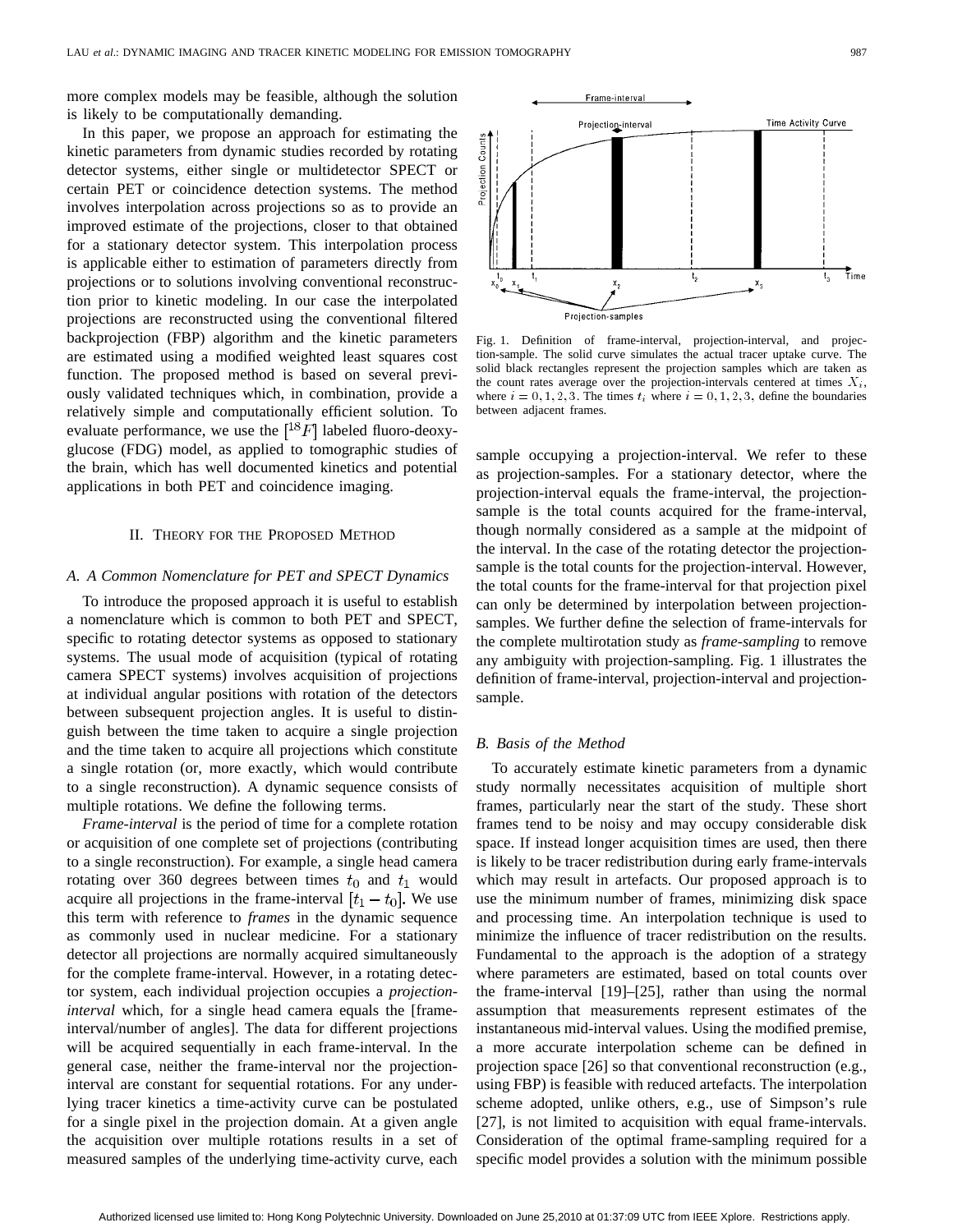

Fig. 2. Linear interpolation of projection data. For illustration purpose, this figure magnifies the early part of Fig. 1. For linear interpolation, we use straight lines (dotted lines) to interconnect the measured projection-samples at  $x_i$  and approximate the area under the solid curve for the relevant frame-interval (say,  $[t_0, t_1]$ ) by the area under the straight lines (i.e.,  $A_1 + A_2$ ).

number of frame-samples, with different duration for each frame [28]. The suggested approach is practical, requiring a small number of rotations of the detector system, each rotation of different duration. The detailed steps and techniques are outlined below.

## *C. Estimation of Projections by Interpolation*

The first step of the proposed approach is to estimate as accurately as possible, the total counts in each pixel of the projection data for each frame-interval so that more reliable dynamic images can be reconstructed. The simplest technique to achieve this is by linear interpolation [29] as illustrated in Fig. 2. For each pixel in the projection domain, we assume linear change of activity between projection-samples. We can then calculate the total counts within each frame-interval by summing the appropriate areas. We divide the total area by the corresponding frame-interval to obtain an average count-rate. It is recognized that this approach may be inaccurate for certain curve shapes (as illustrated). An alternative approach, based on the integration of overlapped parabolas, has therefore been developed [26]. The method is applicable to nonuniformly sampled measurements and can be efficiently computed.

The approach is illustrated in Fig. 3. We require to estimate the total counts between times  $t_i$  and  $t_{i+1}$ , with projectionsamples for a given projection angle at times  $x_1, x_2, \dots, x_n$ , where  $n$  is the number of frame-intervals. For the projectionsample at  $x_j$  located in the frame-interval between  $t_i$  and  $t_{i+1}$ , a parabola is fitted to the projection samples at  $(x_{j-2}, x_{j-1}, x_j)$ . Integrating the function of this parabola from  $t_i$  to  $x_j$ , we obtain

$$
S_i^{(1)} = \int_{t_i}^{x_j} y_i^{(1)}(t) \, dt
$$

where  $y^{(1)}(t)$  is a second-order equation fitted to the projection samples  $(x_{j-2}, x_{j-1}, x_j)$ .

We can also fit another parabola via  $(x_{i-1}, x_i, x_{i+1})$  and obtain

$$
S_{i+1}^{(2)} = \int_{t_i}^{x_j} y_{i+1}^{(2)}(t) dt
$$



Fig. 3. Interpolation of projection data using the overlapped parabolas method. This figure magnifies the early part of Fig. 1. For overlapped parabolas, the area under the solid curve is estimated by averaging the area under two parabolas, For example,  $A_1$  is the average of the area under the two parabolas fitted with (origin,  $x_0, x_1$ ) and  $x_0, x_1, x_2$ ), for the interval parabolas, the area under the solid curve is estimated by averaging the area<br>under two parabolas, For example,  $A_1$  is the average of the area under the<br>two parabolas fitted with (origin,  $x_0, x_1$ ) and  $x_0, x_1, x_2$ ), f under two parabolas, For example,  $A_1$  is the average of the area under the two parabolas fitted with (origin,  $x_0, x_1$ ) and  $x_0, x_1, x_2$ ), for the interval  $[x_1 - t_0]$  and  $A_2$  is the average of the area under the two in this figure.) Then, the total area under the solid line within  $[t_0, t_1]$  is approximated by  $A_1 + A_2$ .

where  $y^{(2)}(t)$  is a second-order equation fitted to the projection samples  $(x_{j-1}, x_j, x_{j+1})$ .

Calculate the weighting coefficients,  $\alpha_i$ , as

$$
\alpha_i = (t_{i+1} + t_{i+2} - t_i) / [2(t_{i+2} - t_{i-1})].
$$

And overlapping the integral,  $S_i^{(1)}$  and  $S_i^{(2)}$ , we obtain

 $S_i = (1 - \alpha_i)S_i^{(1)} + \alpha_i S_{i+1}^{(2)}$ .

This provides an estimation on the total counts,  $S_i$ , within the segment from  $t_i$  to  $x_j$ . The total counts within the segment from  $x_i$  to  $t_{i+1}$  are similarly calculated using the appropriate projection-samples. The total counts between times  $t_i$  and  $t_{i+1}$ are calculated as the summation of the integrals of these two segments. These total counts are then divided by the corresponding frame-interval to obtain an average count-rate for the frame-interval  $[t_{i+1} - t_i]$ . The above interpolation process is applied to every pixel of the projections. The resultant projection data, which better approximate the projections for a stationary detector system, can then be used to reconstruct the dynamic images using FBP.

## *D. Tracer Kinetic Modeling*

After we obtain a dynamic set of reconstructed images, the next step is to perform physiological parameter estimation. Conventional modeling is based on the use of instantaneous curve values whose estimation may include significant error in the situation where the mid-interval estimates have been derived by taking the average over the frame-interval [19]. Instead we make use of a modified approach which is based on the area under the curve [20], [21]. This approach differs from the traditional technique in that a modified weighted least squares cost function or residual sum of squares (RSS) is defined.

Traditionally, RSS is defined as

$$
RSS = \sum_{l=1}^{L} w_l \left[ y(t_l) - \overline{z(t_l)} \right]^2
$$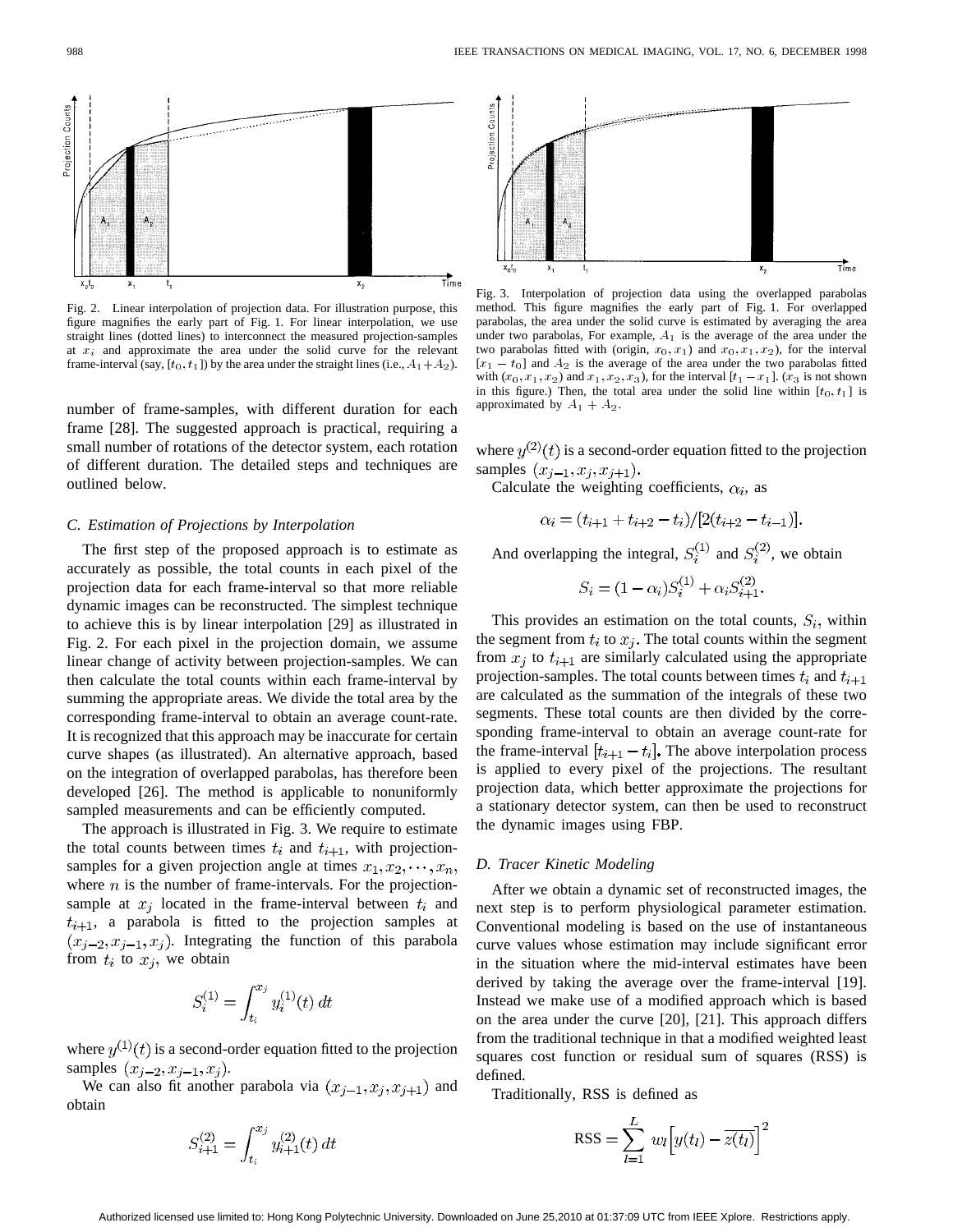where L is the number of samples,  $w_l$  is a weighting factor,  $y(t_i)$  is the *instantaneous* model-predicted count-rate at time  $t_i$ ,  $z(t_i)$  is the measured sample which is usually assumed to be the average count-rate for the frame-interval  $(\Delta t_i)$  centered at  $t_l$ . The RSS denotes the residual differences between the measured tissue time activities,  $z(t)$ , and the estimated tissue time activities  $y(t)$ . The curve fitting procedure that we used in our simulation is the nonlinear least square (NLS) approach. When the NLS method is used, the model parameters are varied using the Levenberg–Marquardt algorithm until the RSS reaches its minimum. Once the optimized model parameters are obtained, the physiological parameter can be estimated.

The problem for such RSS is that, when the dynamics change rapidly,  $\Delta t_l$  must be sufficiently small, otherwise  $z(t<sub>l</sub>)$  may not be a good approximation of the instantaneous measurement at  $t_l$ . In other words, we typically need a large number of frame-samples when the activity changes rapidly. To avoid this requirement, the RSS is modified to be

$$
RSS = \sum_{l=1}^{L} w_l \left[ \overline{y(t_l)} - \overline{z(t_l)} \right]^2
$$

where  $y(t_l) = (1/\delta t_l) \int_{\Delta t_l} y(t) dt$  is the average model predicted count-rate over the frame-interval  $\Delta t_l$ . In this case approximation error will be eliminated. It has been shown [28] that, by using the above modified fitting algorithm, only four dynamic images are necessary to estimate the metabolic rate of glucose using the four-parameter FDG model. In this case  $\Delta t_i$  may be relatively large.

#### III. SIMULATION METHOD

As indicated earlier we have chosen to validate the proposed method using the FDG model [1] which involves three compartments. The FDG concentration measured in blood plasma is normally used as the input function for the model. We generated the input function numerically using a model for the input function, a commonly adopted approach [30]–[32]. In our simulation, we used a plasma time-activity curve (PTAC) model which has been previously validated [33] and used in several previous simulation studies [34]–[36]. We assume that the time delay of the input function model is equal to zero. The mathematical expression of this simplified input function model  $Cp(t)$  is given as follows:

$$
Cp(t) = (A_1t - A_2 - A_3) \exp(\lambda_1 t)
$$

$$
+ A_2 \exp(\lambda_2 t) + A_3 \exp(\lambda_3 t)
$$

where, as previously published [33]:

$$
A_1 = 851.1
$$
,  $A_2 = 21.88$ ,  $A_3 = 20.81$  [ $\mu$ Ci/ml]  
 $\lambda_1 = -4.134$ ,  $\lambda_2 = -0.1191$ ,  $\lambda_3 = -0.0104$  [1/min].

The proposed method was tested using the phantom shown in Fig. 4 which contains three regions with different kinetics. Activities in the left ellipse, right ellipse and the circle were simulated to represent the kinetics which are typical of brain white matter (Region 1), grey matter (Region 2) and an intermediate value (Region 3). The resulting tracer timeactivity curves are shown at the top right, middle right and



Fig. 4. Simulated phantom. The activity in the left ellipse (Region 1), right ellipse (Region 2), and the circle (Region 3) simulate the tracer kinetics of brain white matter, grey matter, and an intermediate value. The tracer time activity curves are shown at the top right, middle right, and bottom right, respectively.

TABLE I

|                                  | $\mathbf{v}$                                 | ı<br>л. | $\mathbf{A}$ | в.,    |        |
|----------------------------------|----------------------------------------------|---------|--------------|--------|--------|
| Right ellipse                    | 1020                                         | 1300    | 0.0620       | 0.0068 | ገ በ329 |
| Left ellipse                     | 0.0540<br>THE R. P. LEWIS CO., LANSING MICH. | 0.1090  | 0.0450       | 0.0058 | 0.0157 |
| Circle<br><b>A CA BOX A CALL</b> | 0.0780                                       | 0.1195  |              | 0.0063 | 0.0241 |

bottom right respectively. The outer largest ellipse has constant activity. The transport rate constants,  $k_1 - k_4$ , for the three regions were obtained from [1] and are listed in Table I.

For simplicity,  $K = k_1 * k_3/(k_2 + k_3)$ , which is proportional to the metabolic rate of glucose, is used as our final estimation result to compare the performance for different methods.

As indicated earlier, it has previously been demonstrated that the FDG kinetics can adequately be estimated by acquiring four frame-samples. According to [28], the four frames are of different duration and they are, in minutes, [0,2.7], [2.7,15.7], [15.7,77.1], [77.1,120]. For each of these frame-intervals 32 projections, each with 64 bins, were simulated.

Activity was simulated as the total counts detected over the complete frame-intervals as in conventional PET using a ring of detectors (Type A) and the counts corresponding to the projection-interval for a specific projection, assuming rotation of the detector (Type B). The simulation did not include attenuation, scatter or distance dependent detector response.

The projection data were scaled to count densities which might be expected for multidetector SPECT (with 0.02–0.05 k counts/s in the last frame-interval), coincidence imaging (with 0.1–0.2 k counts/s in the last frame-interval), and PET (with 1–2 k counts/s in the last frame-interval). Poisson noise was added to the projection data.

Four methods for analysis were compared. The data acquired with full ring geometry (Type A above) were reconstructed using FBP and kinetic modeling was performed on the reconstructed images using the modified RSS (Method 1). This method has fully recorded projection data for each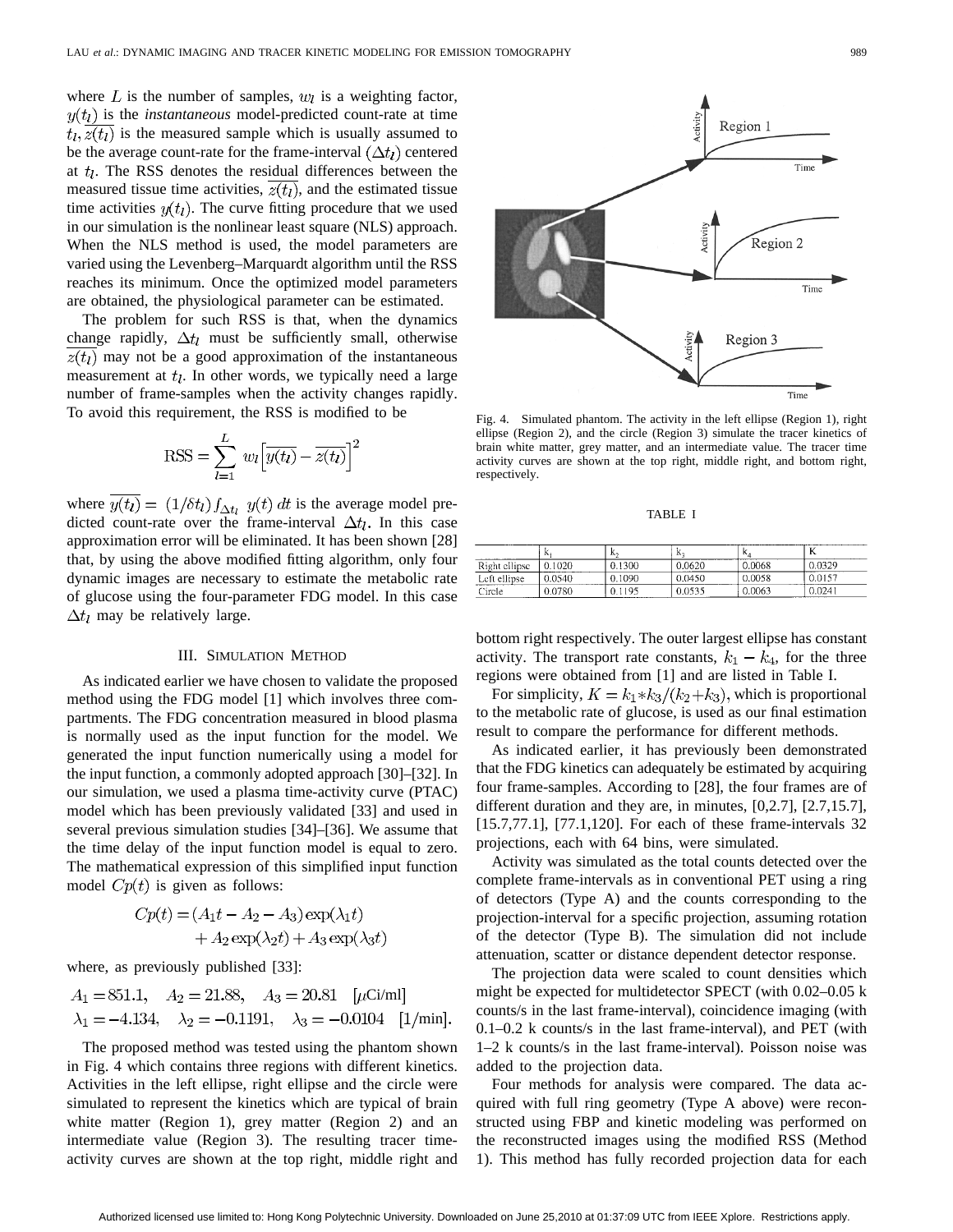

Fig. 5. The normalization ratio at different angles. The dashed line, dotted line, and solid line are the ratio for grey matter, white matter, and an intermediate value.

frame-interval. For the data acquired with a rotating detector (Type B above), the data were reconstructed and analyzed without interpolation (Method 2). For this Type B dataset, curve integrals on projections were also determined using interpolation (linear versus overlapped parabolas), prior to FBP reconstruction and modeling with the modified RSS approach (Methods 3 and 4). In the case of overlapped parabolas, projection data were normalized to account for systematic errors in the interpolation. To determine the appropriate normalization factors, true time-activity curves for a full ring detector system were simulated for the range of expected model parameters (typical of grey to white matter). The integrated counts for each frame-interval were compared to the integral estimated from the projection-samples which would be obtained from a rotating detector. The ratio of these integrals was used to normalize the projections. Fig. 5 shows the normalization ratio calculated at different angles. The dashed line, dotted line and the solid line represent ratios for grey matter, white matter and the intermediate value respectively. The systematic error was found to be reasonably independent of the underlying kinetic parameters and therefore normalization was based on the values obtained using the intermediate set of kinetic parameters (as per the third row of Table I).

K, which is proportional to the metabolic rate for glucose, was estimated for the four different methods at different simulated count densities. For each count density, the simulations were carried out for one hundred independent trials to obtain average performances for each method. The percentage errors in K compared to the true parameters (bias) and the coefficient of variation (CV) of the estimated K's were determined.

# IV. RESULTS

Fig. 6 illustrates the first reconstructed frame of the simulated dynamic study for the four methods: (a) ring detectors, (b) rotating detectors with no interpolation, (c) linear interpolation, and (d) interpolation using overlapped parabolas. These images are noise-free to better illustrate the artefacts present when activity changes rapidly. Both linear interpolation and interpolation based on overlapped parabolas provide qualitatively improved reconstruction. The curves in Fig. 7 represent selected profiles through the same images as illustrated. For the left column of Fig. 7 the lower peak of the curves

represents the tracer activity in the left ellipse which has kinetic parameters simulating brain white matter. For the right column of Fig. 7 the highest peak represents the tracer activity of the right ellipse which simulates brain grey matter. For all six figures, the solid line represents data simulated for full ring detectors. The dotted line represents the data using a rotating detector: (a) and (b) with no interpolation, (c) and (d) using linear interpolation, and (e) and (f) using overlapped parabolas for interpolation. As can be seen, the use of overlapped parabolas for interpolation provides significant improvement compared to linear interpolation, resulting in close agreement with the result obtained for a ring detector system.

Based on the dynamic images reconstructed using the four different methods, the modified modeling technique was used for parameter estimation. The results for estimation of metabolic rate of glucose (K) are illustrated in Fig. 8(a) and (b) where the bias and CV for K are displayed graphically. As would be expected, use of rotating detectors can introduce bias to parameter estimates. Although linear interpolation provides lower CV there is significant bias in the parameter estimates for all three regions in the phantom. The proposed interpolation method based on overlapped parabolas provides similarly low bias to the results obtained with a ring detector system although the CV was higher than that obtained using linear interpolation and in fact comparable to rotating detectors without interpolation.

## V. DISCUSSION

There is increasing interest in analysis of kinetic data since the range of potentially useful tracers is expanding and suitable detection systems are becoming more affordable. However the accurate estimation of tracer kinetic parameters from low-cost tomographic systems, which typically do not have a full ring of detectors, is not straight-forward. Several groups have suggested approaches for determining kinetic parameters directly from projections to overcome the problems associated with rapidly changing activity. These approaches can provide unbiased parameter estimates for simple models but their general applicability has yet to be demonstrated. The approach suggested here is intrinsically simple, based mainly on the integrals of counts during the time course of a tracer rather than the instantaneous values. This provides the basis for the interpolation method for which the total counts in the frame interval is directly estimated, a modified parameter fitting algorithm and a frame-sampling scheme which would appear to be favorable for the situation where rotating detector systems are used. The proposed techniques are not computer intensive compared with methods where modeling is performed directly from projections and they therefore have appeal for general clinical application. Using the proposed method, artefact-free dynamic images, reflecting the bio-distribution of radiopharmaceuticals within the body, are available. Direct comparison of the proposed methods with alternative techniques will be the subject of future investigation and has not been included in this paper.

The simulation results presented here are intended to be illustrative rather than conclusive. FDG has been chosen,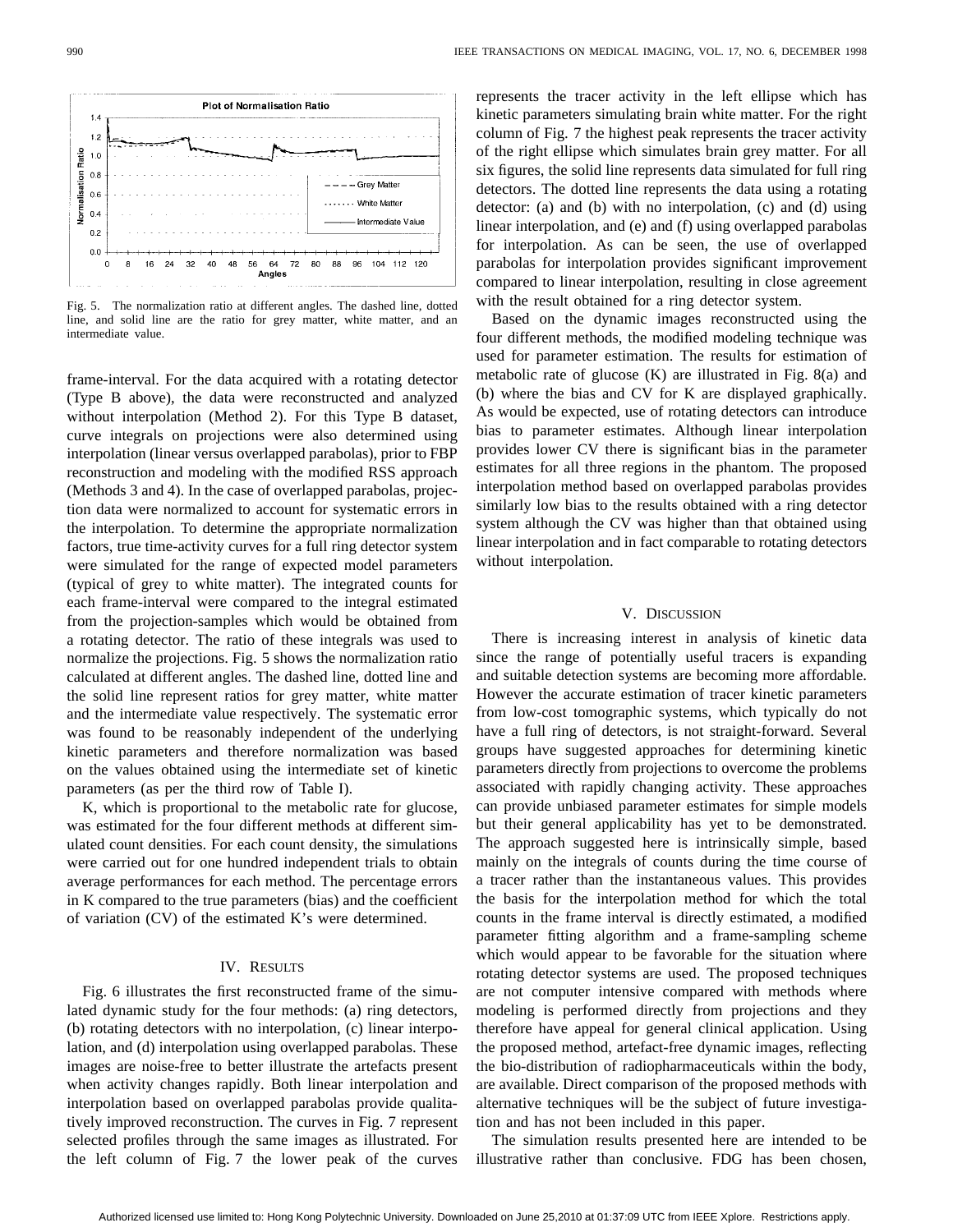

Fig. 6. Reconstructed images for the first frame-interval using the four different methods: (a) ring detectors, (b) rotating detectors without interpolation, (c) rotating detectors with linear interpolation, and (d) rotating detectors with interpolation using overlapped parabolas. These images are noise free to better illustrate the artefacts present when activity changes rapidly.



Fig. 7. Selected profiles through the images reconstructed using rotating detectors with different interpolation methods. The solid lines in all figures are from the data simulated for ring detectors. The dotted lines represent the profiles through the image reconstructed using rotating detectors with different methods: (a) and (b) without interpolation, (c) and (d) linear interpolation, and (e) and (f) interpolation based on overlapped parabolas. The lower and higher peaks of the curves on the left column simulate the tracer activity of Region 1 and Region 3, respectively. The highest peak on the right column simulates the tracer activity of the Region 2. These images correspond to noise-free data.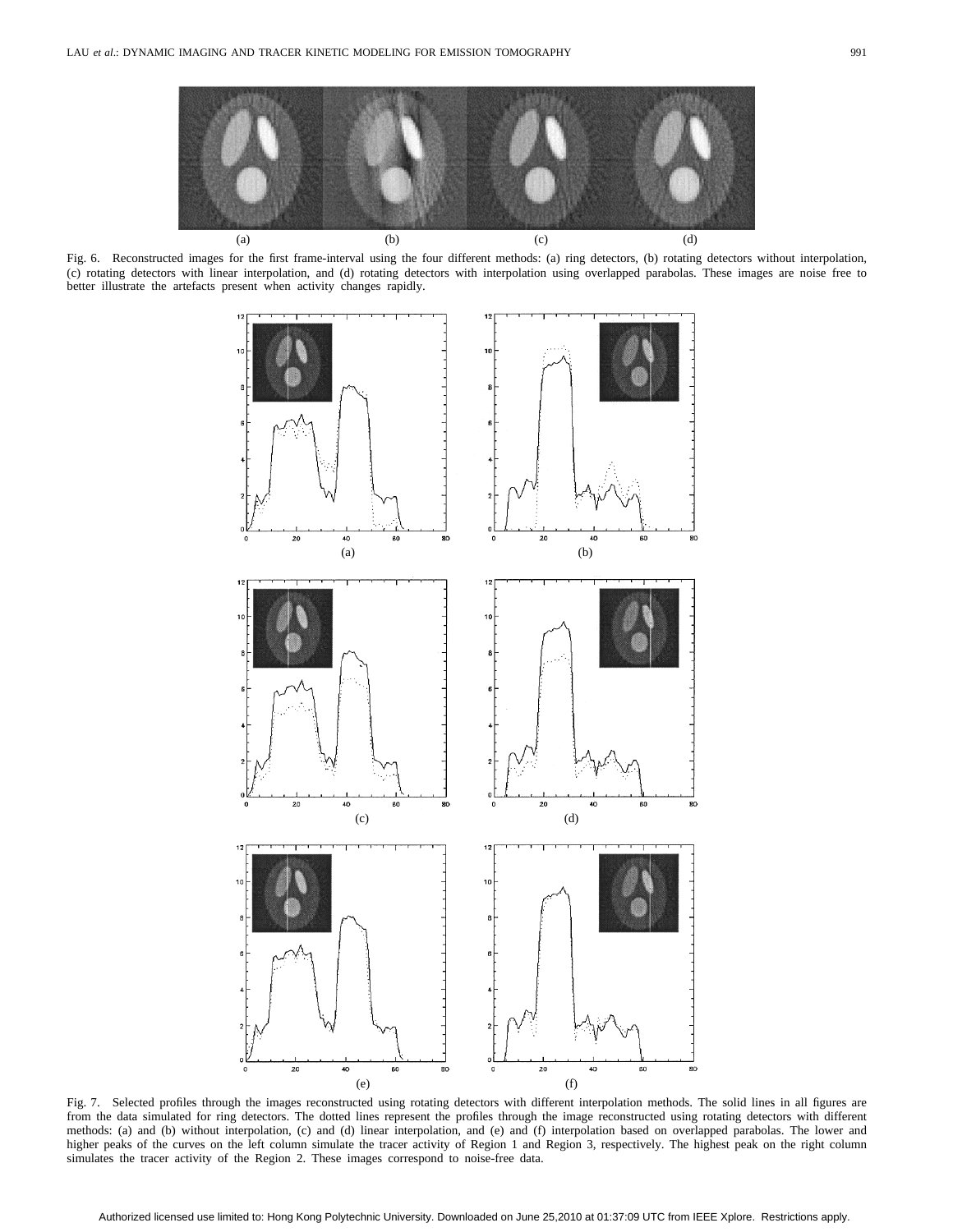

Fig. 8. (a) Percentage error of estimated K for the three regions and (b) CV of estimated K for the three regions.

given the interest in its application on low cost coincidence detection systems or rotating PET systems. The geometry of detection simulated is intended to illustrate the worst-case situation rather than to exactly simulate the detection geometry of a particular PET or SPECT system. Indeed the detection geometry more closely resembles a rotating SPECT system, for which the proposed methods have relevance. The paper does not address other physical constraints on the accuracy of measurement such as attenuation, scatter or, in the case of PET, random coincidences. Simplifications in the overall simulation were considered necessary to isolate the influences which were the primary concern in this paper (i.e., possibility of tracer movement in a single rotation). The input function can be accurately measured in patients based on counting of arterial blood samples (although less invasive methods are desirable). We did not examine the influence of input function shape on the results of this study, however we do not anticipate that the input function would be a dominant factor, as, in general, relatively small differences in input function shape occur between individuals for a given tracer.

The method of interpolation used in this paper has several appealing properties compared to some other interpolation schemes. First, it provides a valid integral rather than a simple point value. As has been stated above, this has direct relevance to the proposed methods as it facilitates the use of optimized frame-sampling to reduce the number of detector rotations. The technique does not rely on having equally spaced frame-samples but is generally applicable for any sampling scheme. This paper does not address the question of how this technique compares with other nonlinear approaches to interpolation. It also does not explore the limits of the technique's application. However it is well demonstrated that, for the case of FDG, which is widely used in clinical practice, the technique provides results which are similar to those obtained for a stationary ring detector.

One problem with the interpolation method is the difficulty in handling points near the start of the study. The reason for this is that two of the three points used for fitting the parabola are very close together (the first point at time zero). As a result the best-fit parabola can deviate significantly from the true curve. Our results (Fig. 5) demonstrate that the problem is small except for a small number of projections. There are alternative approaches to solve this problem (e.g., constraint in the turning value of the parabola could be applied). However in this paper we have chosen to adopt a normalization method which applies a correction based on the range of errors which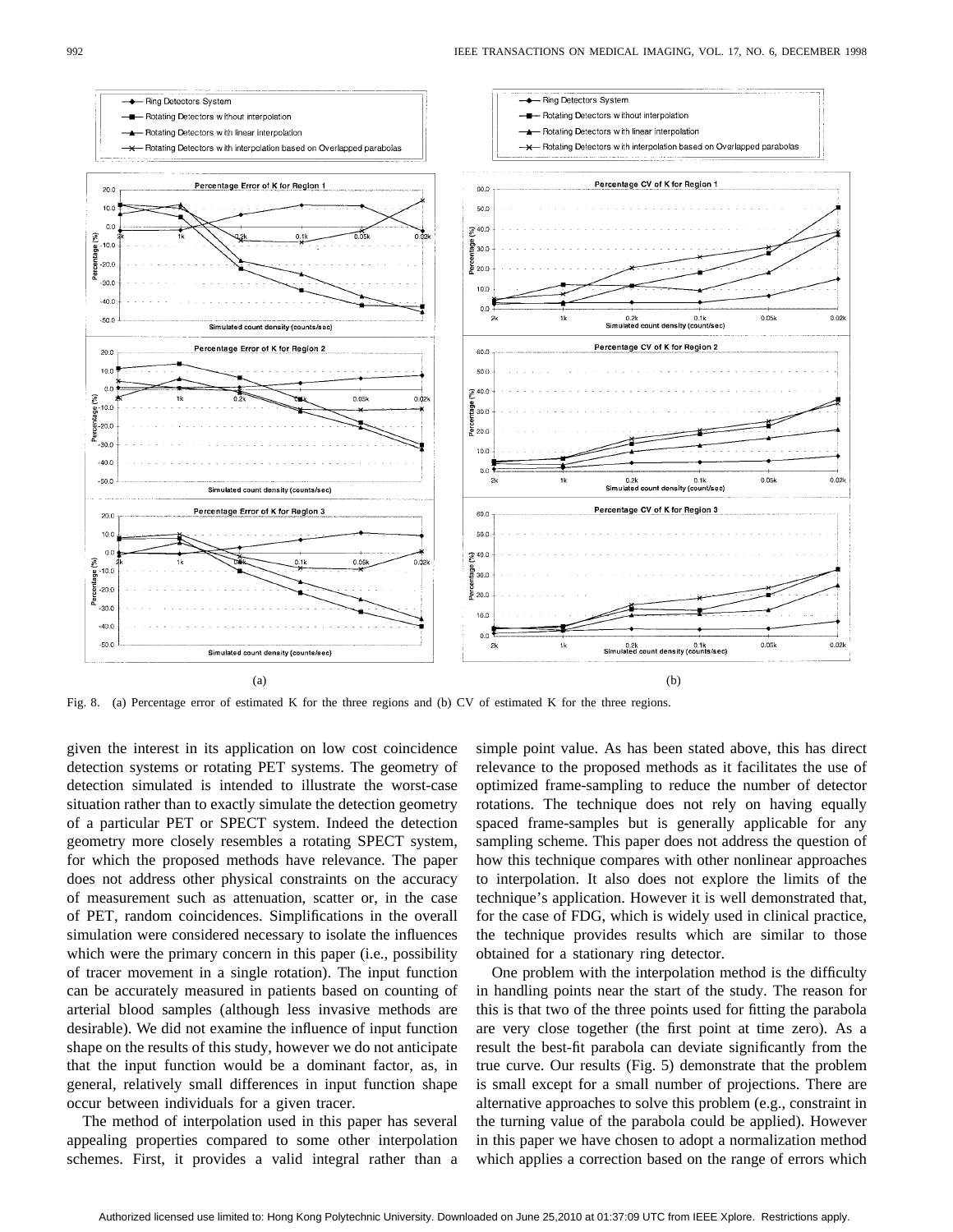could be anticipated for the family of possible kinetic curves. This method provided a practical solution with good results. Further work would be necessary to compare alternative strategies.

The simulation uses a frame-sampling scheme which particularly favors relatively low efficiency detection such as in SPECT. It has been demonstrated that the choice of four framesamples is sufficient for accurate determination of the kinetic parameters for FDG. The use of four frame-samples has appeal since this minimizes the data storage requirements as well as minimizing the time required for reconstruction.

Parameter estimates for data acquired using a rotating detector were very close to those obtained using a stationary ring detector. However the coefficient of variation for parameter estimates was larger. It is clear that interpolation, based on noisy projection-samples, introduces an uncertainty in the derived frame-sample counts used to determine the parameter estimates. This resulted in an increased CV, particularly in the case of low count density.

#### VI. CONCLUSIONS

In this paper, we proposed a novel approach for reconstruction of dynamic images and determination of tracer kinetic parameters using data acquired from a rotating detector system. The method involves the use of an interpolation method which provides an improved estimate of the total counts within each frame-interval, together with application of an integral-based model-fitting algorithm. The reliability of the proposed method has been tested by computer simulations over a range of count densities. The results demonstrate that the proposed approach provides artefact-free images and parameter estimates comparable to those obtained with a ring detector system, as is typical of conventional PET. The technique can potentially be applied to data acquired using systems such as single or multidetector SPECT, coincidence detection or low-cost PET systems which involve detector rotation rather than a stationary ring of detectors. The techniques therefore have widespread clinical appeal.

#### **REFERENCES**

- [1] S. C. Huang, M. E. Phelps, E. J. Hoffman, K. Sideris, C. J. Selin, and D. E. Kuhl, "Noninvasive determination of local cerebral metabolic rate of glucose in man," *Amer. J. Physiol.*, vol. 238, pp. E69–E82, 1980.
- [2] E. M. Stokely, E. Sveinsdottir, N. A. Lassen, and P. Rommer, "A singlephoton dynamic computer-assisted tomograph (DCAT) for imaging brain function in multiple cross-sections," *J. Comput. Assist. Tomogr.*, vol. 41, pp. 230–240, 1980.
- [3] I. Kanno, K. Uemura, Y. Miura, S. Miura, Y. Hirose, K. Koga, and H. Hattori, "The Headtome: A hybrid emission tomograph for brain. Design concepts and preliminary results," in *Proc. Medical Radionuclide Imaging 1980*, vol. 1, , 1981, pp. 153–164.
- [4] B. L. Holman, P. A. Carvalho, R. E. Zimmerman, K. A. Johnson, S. S. Tumeh, A. P. Smith, and S. Genna, "Brain perfusion SPECT using an annular single crystal camera: Initial clinical experience," *J. Nucl. Med.*, vol. 31, pp. 1456–1461, 1990.
- [5] D. W. Townsend, M. Wensveen, L. G. Byars, A. Geissbuhler, H. J. Tochon-Danguy, A. Christian, M. Defrise, D. L. Bailey, S. Grootoonk, and A. Donath, "A rotating PET scanner using BGO block detectors: Design, performance and applications," *J. Nucl. Med.*, vol. 34, pp. 1367–1376, 1993.
- [6] J. S. Karp, G. Muehllehner, D. A. Mankoff, C. E. Ordonez, J. M. Ollinger, M. E. Daube-Witherspoon, A. T. Haigh, and D. J. Beerbohm,

"Continuous-slice PENN-PET: A positron tomograph with volume imaging capability," *J. Nucl. Med.*, vol. 31, pp. 617–627, 1990.

- [7] P. Nellemann, H. Hines, W. Braymer, G. Muehllehner, and M. Geagan, "Performance characteristics of a dual head SPECT scanner with PET capability," in *IEEE Nuclear Science Symposium and Medical Imaging Conf. Rec.*, vol. 3, pp. 1751–1755, 1995.
- [8] A. M. Smith, G. T. Gullberg, P. E. Christian, and F. L. Datz, "Kinetic modeling of teboroxime using dynamic SPECT imaging of a canine model," *J. Nucl. Med.*, vol. 35, pp. 484–495, 1994.
- [9] H. Iida, H. Ito, M. Munaka, P.M. Bloomfield, S. Higano, M. Murakami, A. Inugami, S. Eberl, Y. Aizawa, I. Kanno, and K. Uemura, "A clinical method to quantitative CBF using a rotating gamma camera and I-123 amphetamine (IMP) with one blood sampling," *Eur. J. Nucl. Med.*, vol. 21, pp. 1072–1084, 1994.
- [10] H. Iida, H. Ito, M. Nakazawa, J. Hatazawa, H. Nishimura, Y. Onishi, and K. Uemura, "Quantitative mapping of regional cerebral blood flow using  $[1231]$  N-isopropyl- $p$ -iodoamphetamine (IMP) and single photon emission tomography," *J. Nucl. Med.*, vol. 35, pp. 2019–2030, 1994.
- [11] M. Ichise, J. R. Ballinger, H. Golan, D. Vines, A. Luong, S. Tsai, and H. F. Kung, "Noninvasive quantification of dopamine D2 receptors with iodine-123-IBF SPECT," *J. Nucl. Med.*, vol. 37, pp. 513–520, 1996.
- [12] K. Tan, B.F. Hutton, and D. Feng, "Assessment of errors due to changing activity during kinetic SPECT acquisition," in *Proc. 17th Annu. Int. Conf. IEEE Engineering in Medicine and Biology Society*, ISBN 0-7803- 2478-1 available: CDROM, Sept. 1995.
- [13] J. M. Links, T. L. Frank, and L. C. Becker, "Effect of differential tracer washout during SPECT acquisition," *J. Nucl. Med.*, vol. 32, pp. 2253–2257, 1991.
- [14] J. E. Juni, "SPECT of rapidly cleared tracers: Imaging a Cheshire cat,' *J. Nucl. Med.*, vol. 33, pp. 1206–1208, 1992.
- [15] K. Tan, B. F. Hutton, and D. Feng, "A new approach for parameter estimation in SPECT dynamics using a rotating camera," *Eur. J. Nucl. Med.*, vol. 21 [Suppl], no. S29, 1994.
- [16] R. E. Carson, S. C. Huang, and M. V. Green, "Weighted integration method for local cerebral blood flow measurements with positron emission tomography," *J. Cereb. Blood Flow Metab.*, vol. 6, pp. 245–258, 1986.
- [17] M. A. Limber, M. N. Limber, A. Celler, J. S. Barney, and J. M. Borwein, "Direct reconstruction of functional parameters for dynamic SPECT," *IEEE Trans. Nucl. Sci.*, vol. 42, pp. 1249–1255, 1995.
- [18] G. L. Zeng, G. T. Gullberg, and R. H. Huesman, "Using linear time-invariant system theory to estimate kinetic parameters directly from projection measurements," *IEEE Trans. Nucl. Sci.*, vol. 42, pp. 2339–2346, 1995.
- [19] K. Chen, S. C. Huang, and D. Feng, "New estimation methods that directly use the time accumulated counts in the input function in quantitative dynamic PET studies," *Phys. Med. Biol.*, vol. 39, pp. 2073–2090, 1994.
- [20] R. Hawkins, M. E. Phelps, and S. C. Huang, "Effects of temporal sampling, glucose metabolic rates, and disruptions of the blood-brain barrier on the FDG model with and without a vascular compartments: Studies in human brain tumors with PET," *J. Cereb. Blood Flow Metab.*, vol. 6, pp. 170–183, 1986.
- [21] B. Mazoyer, R. H. Huesman, T. F. Budinger, B. L. Knittel, "Dynamic PET Data Analysis," *J. Comp. Assist. Tomogr.*, vol. 10, pp. 645–653, 1986.
- [22] P. C. Chiao, W. L. Rogers, N. H. Clinthorne, J. A. Fessler, and A. O. Hero, "Model-based estimation for dynamic cardiac studies using ECT," *IEEE Trans. Med. Imag.*, vol. 13, pp. 217–227, 1994.
- [23] I. Kanno, A. A. Lammerstsma, J. D. Heather, J. M. Gibbs, C. G. Rhodes, J. C. Clark, and T. Jones, "Measurement of cerebral blood flow using bolus inhalation of C15O2 and positron emission tomography: Description of the method and its comparison with the C15O2 continuous inhalation method," *J. Cereb. Blood Flow and Metab.*, vol. 4, pp. 224–234, 1984.
- [24] E. Tsui and T. F. Budinger, "Transverse section imaging of mean clearance time," *Phys. Med. Biol.*, vol. 23, pp. 644–653, 1978.
- [25] P. Herscowitch, J. Markham, and M. E. Raichle, "Brain blood flow measured with intravenous O-15 water I: Theory and error analysis," *J. Nucl. Med.*, vol. 24, pp. 782–789, 1983.
- [26] Z. Wang and D. Feng, "Continuous-time system modeling using the weighted-parabola-overlapping numerical integration method," *Int. J. Syst. Sci.*, vol. 23, pp. 1361–1369, 1992.
- [27] P. J. Davis and P. Rabinowits, *Methods of Numerical Integration*. New York: Academic, 1975.
- [28] X. Li, D. Feng, and K. Chen, "Optimal image sampling schedule: A new effective way to reduce dynamic image storage space and functional image processing time," *IEEE Trans. Med. Imag.*, vol. 15, pp. 710–719, 1996.